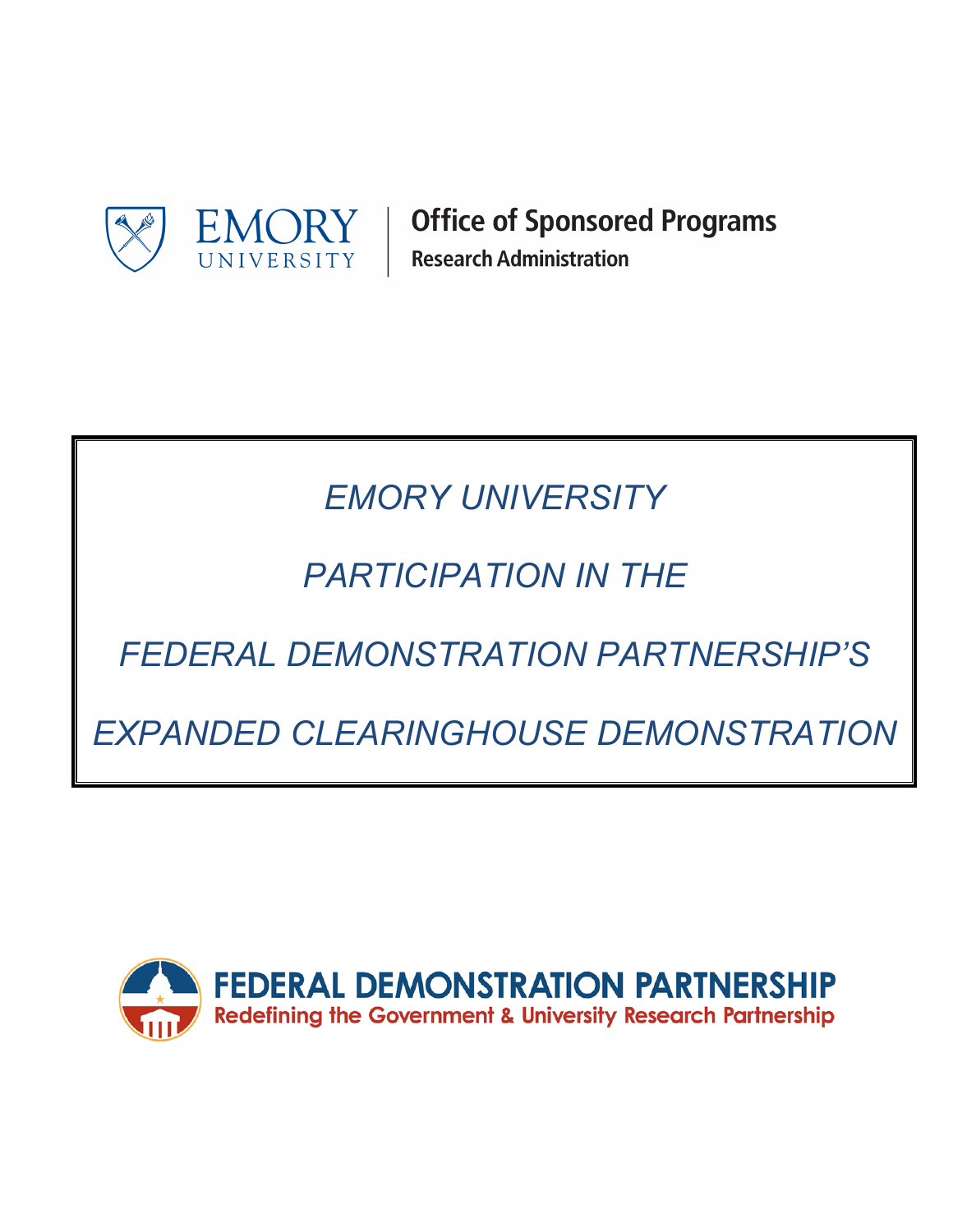#### **General Information**

As a member of the Federal Demonstration Partnership (FDP), Emory University has the opportunity to participate in demonstration projects designed to reduce administrative burden. One example of such demonstrations is Emory's participation in the FDP FCOI Clearinghouse which allows institutions to verify that Emory, along with other participating institutions, has a PHS-compliant Conflict of Interest policy without the need for each institution to sign individual certifications. We have been participating in this FDP FCOI Clearinghouse since shortly after the current PHS FCOI regulations went into effect.

Emory will now be joining the FDP Expanded Clearinghouse demonstration! The goal of this demonstration is to reduce administrative burden associated with the requirements related to subrecipient issuance and monitoring that are detailed in the Uniform Guidance. The pilot will address this burden by simplifying access to standard, and certified, institutional information.

Through Emory's participation in the pilot, we will be able to eliminate the swapping of subrecipient institutional profiles on a transaction-by-transaction basis and will instead be able to access an online, up-to-date standardized, streamlined subrecipient data repository (an "entity profile"). As a member of this pilot, Emory will help the FDP determine whether such a repository effectively reduces the data collection and review burden for both pass-through entities (prime recipients) and subrecipients alike.

The entity profile utilized in this demonstration contains standard institutional information which includes:

- Entity Information
	- $\circ$  Demographic Information (name, address, type, small business status, parent information, etc.)
	- o Entity Identification Numbers and Codes
	- o Entity Rate Agreements
	- o Department of Defense Registration Numbers
	- o Department of Education Registration Numbers
	- o Assurances and Agency Approvals (Accreditations)
	- o DOD/ONR System Reviews
	- o Entity Key Contacts
- Entity Certifications
	- o Conflict of Interest
	- o Debarment and Suspension
	- o Lobbying
	- o Affirmative Action Compliance
	- o FFATA
- Single Audit Information (will eventually also include Financial Questionnaire option)
	- o Single Audit Status & Links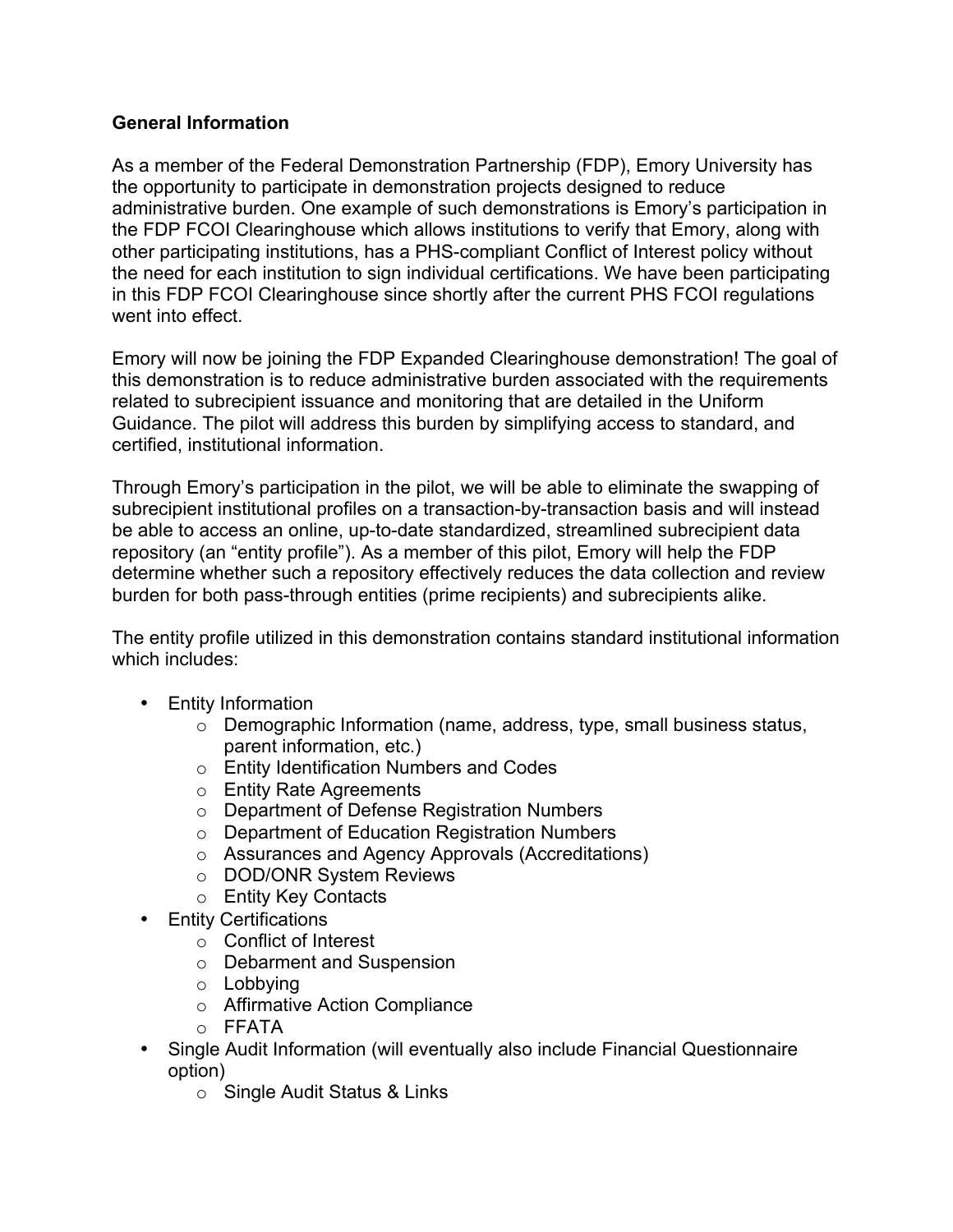- o Core info about any findings, deficiencies, material weaknesses
- Entity Official Certification

#### **Implementation**

Emory will participate in the pilot as both a pass-through entity and a subrecipient. It is important to note that our participation will result in changes to the Emory Subrecipient Monitoring Policy that is currently in effect. These changes are described below.

Participation in the pilot means that, as of and after the launch date of the pilot, we will:

- Not request the Emory-drafted Subrecipient Commitment Form and Institutional Profile for any other institution participating in the pilot. (A list of pilot institutions will be posted on Emory's website.) Rather, we will access institutional information via the FDP's Expanded Clearinghouse repository.
- We will request a signed transaction-specific (proposal-specific) Letter of Intent (consortium letter), using a simplified template designed specifically for the pilot. The template is available on the OSP website at: [http://osp.emory.edu/policies/sub-request.html.](http://osp.emory.edu/policies/sub-request.html) No other letter of intent should be

used for pilot institutions. This letter will provide the subrecipient's endorsement of the proposal and should be accompanied by the standard materials required from a subrecipient for a proposal:

- o Statement of Work
- o Budget
- $\circ$  Any other forms needed for the proposal small business plans, biosketches or other support, certifications required at time of proposal, etc.
- Not complete a detailed institutional profile requested from any institution who is also participating in the pilot. (As a member of the pilot, they are agreeing to use the information provided by us via the online entity profile which Emory has provided.) If you are asked by another pilot institution to complete a full institutional profile or questionnaire, please gently remind them that Emory is now a pilot participant. (You may utilize the sample "push-back" language available on the OSP website if you are asked to complete such a form by a pilot participant.)
- Will sign a transaction-specific (proposal-specific) Letter of Intent when we are a subrecipient if such Letter of Intent is simplified in nature and doesn't ask for institutional information, beyond our DUNS number, that is provided in our entity profile.
- At the time of subaward issuance, review all pilot participants' institutional information via the online repository rather than through a signed institutional profile. OSP will handle this task and will proceed with our standard risk assessment using the FDP repository rather than Emory's standard institutional profile.

#### **Monitoring the Success of the Pilot**